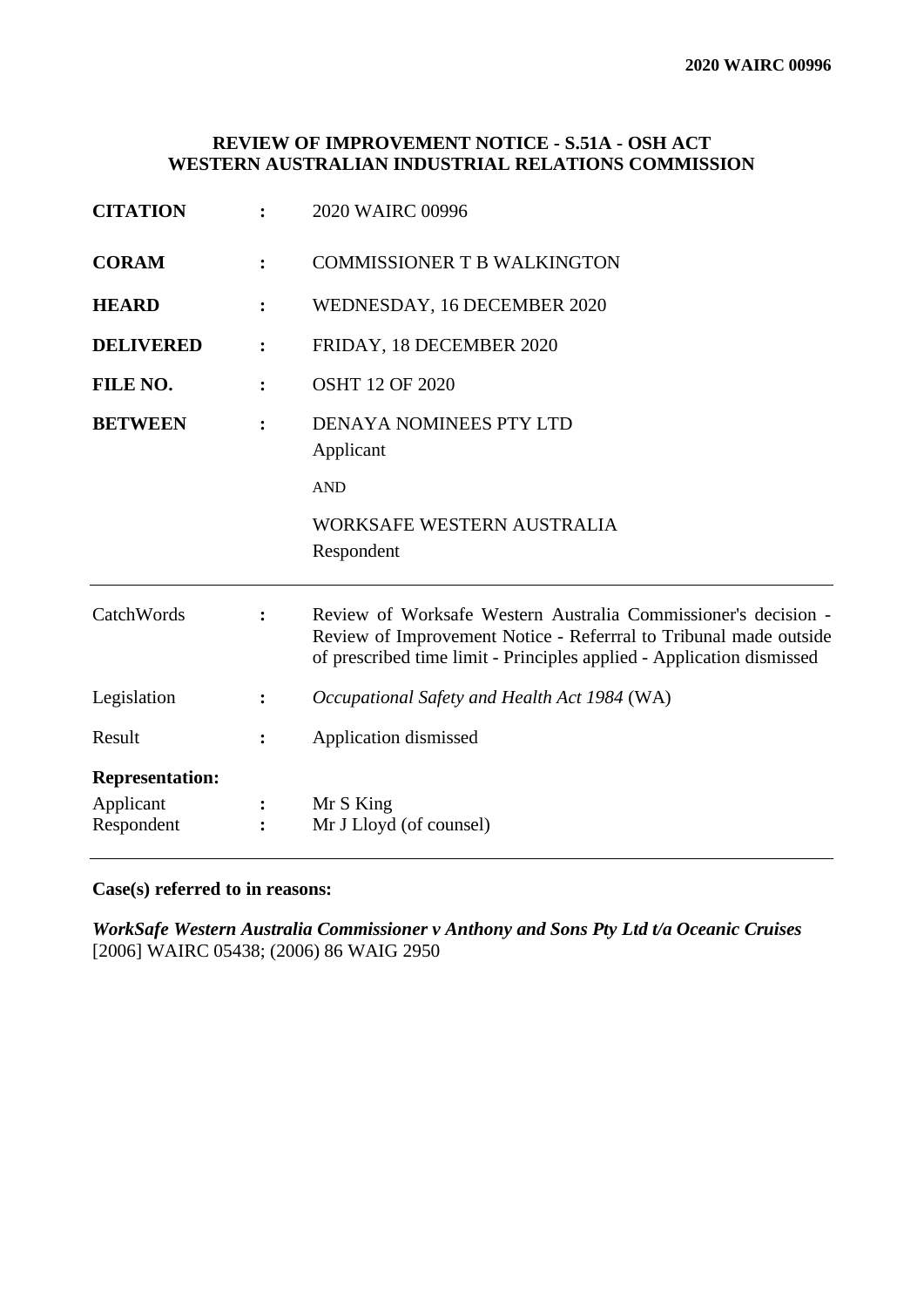## *Reasons for Decision*

- <sup>1</sup> On 30 October 2020 Denaya Nominees Pty Ltd referred this matter to the to the Occupational Safety and Health Tribunal (**Tribunal**) pursuant to s 51A of the *Occupational Safety and Health Act 1984* (**OSH Act**).
- <sup>2</sup> A Worksafe Inspector had issued the Improvement Notice 42500834 on 20 July 2020 to Denaya Nominees Pty Ltd. A request to the Worksafe Commissioner to review the Improvement Notice 42500834 was submitted on 21 August 2020.
- <sup>3</sup> On 20 October 2020 Denaya Nominees Pty Ltd received notification from the Worksafe Commissioner that he had considered the submissions made in support of the review and had decided to affirm the Improvement Notice 42500834 noting that Denaya Nominees Pty Ltd had complied with the Improvement Notice 42500834 and acknowledging the cooperation of Denaya Nominees Pty Ltd.
- <sup>4</sup> Denaya Nominees Pty Ltd now seeks a review of the Worksafe Commissioner's decision to affirm Improvement Notice 42500834.
- <sup>5</sup> The application was listed for a directions hearing before the Tribunal on 16 December 2020.
- <sup>6</sup> On 3 December 2020 the Worksafe Commissioner wrote to the Tribunal to notify that he would be seeking an order to dismiss the matter as Denaya Nominees Pty Ltd had not referred the matter to the Tribunal within the time limit specified in s 51A(2) of the OSH Act. The Worksafe Commissioner cited *WorkSafe Western Australia Commissioner v Anthony and Sons Pty Ltd t/a Oceanic Cruises* [2006] WAIRC 05438; (2006) 86 WAIG 2950 as authority and in support of his submissions. Copies of the correspondence and authority were emailed to Denaya Nominees Pty Ltd.
- <sup>7</sup> At the conclusion of the hearing the Tribunal dismissed the application for the reasons given extemporaneously at the hearing and set out in writing outlined below.

## **Principles**

<sup>8</sup> Section 51A of the OSH Act provides for a review of a decision by the Worksafe Commissioner concerning Improvement Notices and Prohibition Notices and includes a provision that a referral for review to the Tribunal must be made within seven days:

## **51A. Review of notices by Tribunal**

- (1) A person issued with notice of a decision under section 51(6) may, if not satisfied with the Commissioner's decision, refer the matter in accordance with subsection (2) to the Tribunal for further review.
- (2) A reference under subsection (1) may be made within 7 days of the issue of the notice under section 51(6).
- (3) A review of a decision made under section 51 shall be in the nature of a rehearing.
- (4) The Tribunal shall act as quickly as is practicable in determining a matter referred under this section.
- (5) On a reference under subsection (1) the Tribunal shall inquire into the circumstances relating to the notice and may —
	- (a) affirm the decision of the Commissioner; or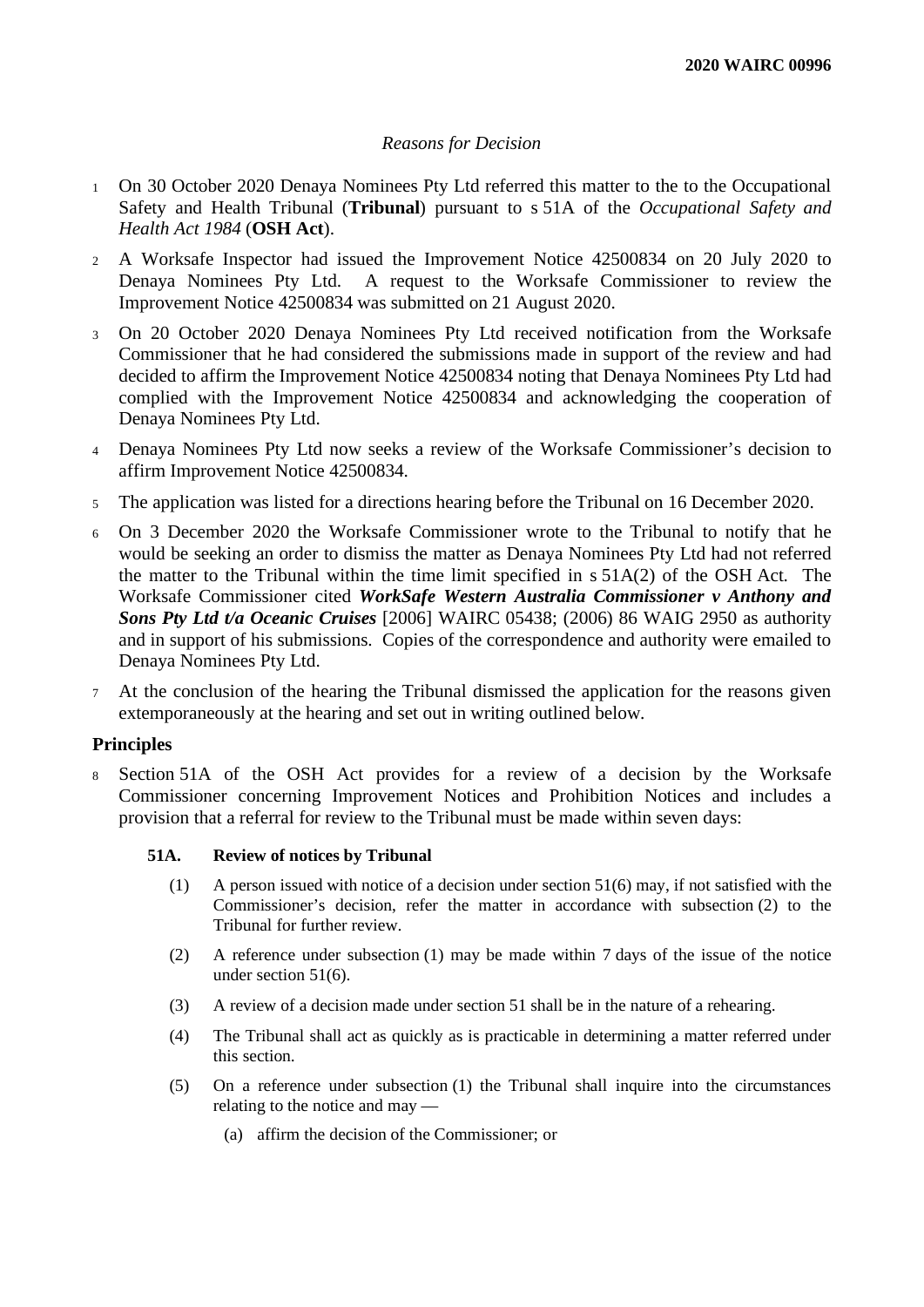- (b) affirm the decision of the Commissioner with such modifications as seem appropriate; or
- (c) revoke the decision of the Commissioner and make such other decision with respect to the notice as seems fit,

and the notice shall have effect or, as the case may be, cease to have effect accordingly.

- [*(6) deleted*]
- (7) Pending the decision on a reference under this section, irrespective of the decision of the Commissioner under section 51, the operation of the notice in respect of which the reference is made shall —
	- (a) in the case of an improvement notice, be suspended; and
	- (b) in the case of a prohibition notice, continue, subject to any decision to the contrary made by the Tribunal.
- <sup>9</sup> The Full Bench of the Commission in *WorkSafe Western Australia Commissioner v Anthony & Sons Pty Ltd t/a Oceanic Cruises* (2955) concluded that the Tribunal does not have the power to extend the seven day limit observing:

Although s51A(2) of *the OSH Act* is couched in permissive terms, in my opinion it provides for a limited entitlement. It is an entitlement to make a reference limited, with respect to time, to taking this action within the specified 7 day period. Put slightly differently the subsection does not provide for any entitlement upon a person to refer a matter to the Tribunal under s51A(1) of *the OSH Act* outside the 7 day period specified in s51A(2). Accordingly as a matter "*under*" s51A(1) may only be referred to the Tribunal "*for determination*" if the reference is made within the 7 day time period specified in s51A(2) of *the OSH Act*, the Tribunal does not have jurisdiction under s51G to hear and determine a matter of this type referred to it outside this time period. As a matter of statutory construction therefore the making of a reference within the 7 day time period is an "*essential preliminary to the exercise of the [Tribunal's] jurisdiction*". (See *Aurion Gold v Bilos* [2004] WASCA 270 per McLure J at [28]; and see also *Berowora Holdings Pty Ltd v Gordon* (2006) 80 ALJR 1214 at [20]).

### **Application of the Principles to this Matter**

- <sup>10</sup> Denaya Nominees Pty Ltd submitted that it had advised officers of the Department of Mines, Industry Regulation and Safety of its intention to seek a review of the Worksafe Commissioner's decision to affirm the notice within the seven days. Denaya Nominees Pty Ltd had also advised that the principle and addressee for relevant correspondence and emails was on annual leave for part of the period of the seven days.
- <sup>11</sup> It is not in dispute that Denaya Nominees Pty Ltd had sought information from an officer of the Department of Mines, Industry Regulation and Safety concerning the process for a further review of the Worksafe Commissioner's decision by the Tribunal and that this information had been provided on 29 October 2020, which was outside of the timeframe for referral of this matter. Denaya Nominees Pty Ltd filed its referral with the Tribunal the following day. It ought be noted that the original Improvement Notice 42500834 issued on 20 July 2020 sets out the process, including the seven day time limit, for seeking a review of the Worksafe Commissioner's decision.
- <sup>12</sup> Denaya Nominees Pty Ltd's submissions concern the reasons for the delay. However, considering the Full Bench's conclusion in *WorkSafe Western Australia Commissioner v Anthony & Sons Pty Ltd t/a Oceanic Cruises* that the Tribunal does not have the power to